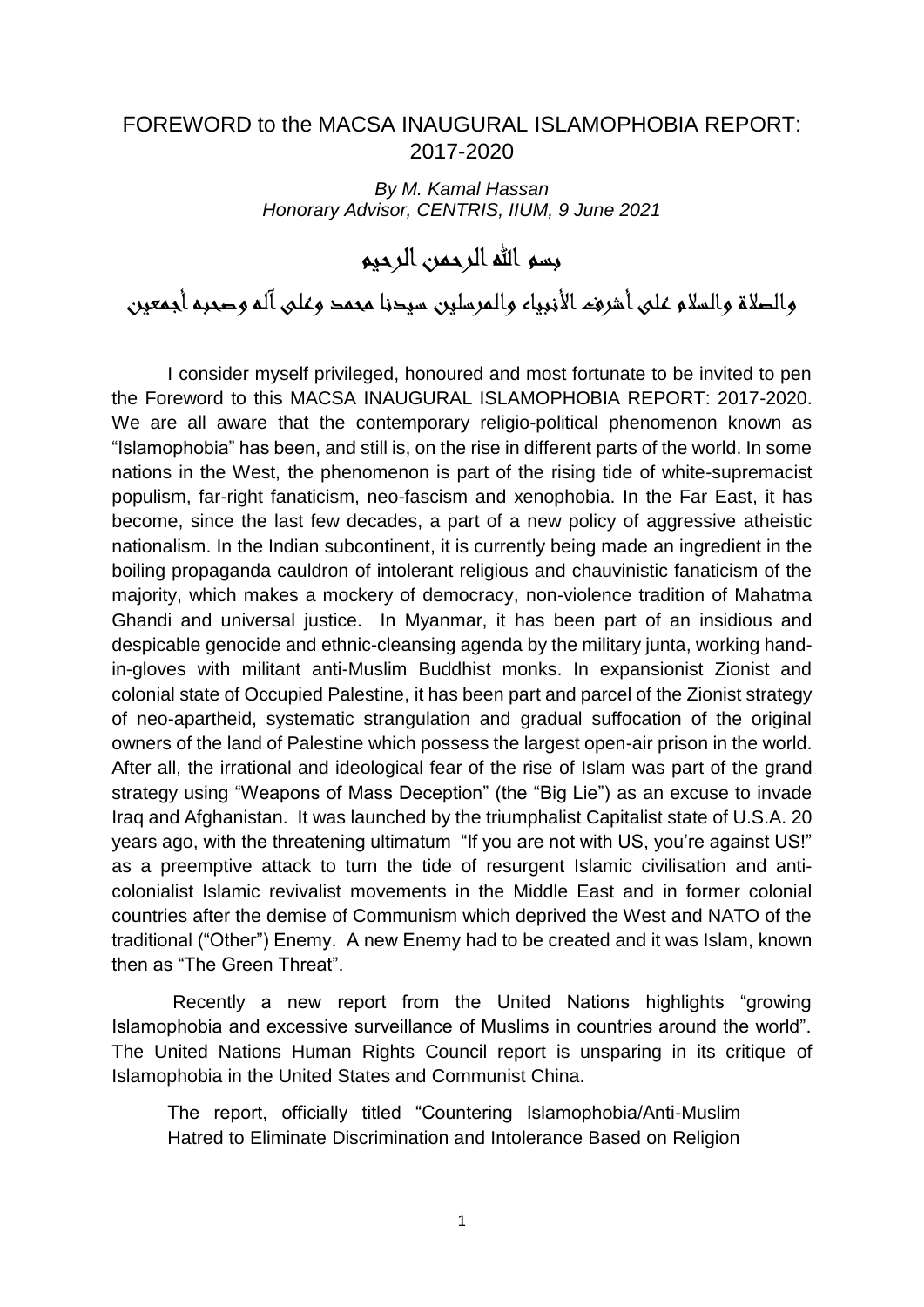or Belief," notes an overall rise in Islamophobic incidents around the globe…..

The U.N. report's sharpest critiques were for the policies of particular member states, including United Nations Security Council member states. The report noted that many states around the world sought to "restrict the right to freedom of religion or belief of Muslims; curtail the enjoyment of freedom of religion or belief by limiting Muslims' other fundamental rights; and securitize Muslim communities and/or their organizations."…The report offered strong rebukes to the United Nations Security Council permanent members such as China and the United States. "In China, allegations have emerged that Uighur women are systematically raped, sexually abused, and tortured in so-called 're-education' camps in Xinjiang Province." (Joseph Hammond, "Islamophobia on the rise, according to United Nations report", from [https://religionnews.com/2021/03/11/islamophobia-on-the-rise](https://religionnews.com/2021/03/11/islamophobia-on-the-rise-according-to-united-nations-report/11%20March%202021)[according-to-united-nations-report/11 March 2021\)](https://religionnews.com/2021/03/11/islamophobia-on-the-rise-according-to-united-nations-report/11%20March%202021)

However, the report cautions that critiques of Islam should not "be conflated with Islamophobia". The Special Rapporteur says:

The criticism of the ideas, leaders, symbols or practices of Islam is not Islamophobic in itself…unless it is accompanied by hatred or bias towards Muslims in general. ("Anti-Muslim hatred has reached 'epidemic proportions' says UN rights expert, urging action by States" from [https://news.un.org/en/story/2021/03/1086452.](https://news.un.org/en/story/2021/03/1086452))

The latest bloody and insane manifestation of hate-crimes against Islam and Muslims was the cold-blooded premeditated murder of a Muslim family of four in the streets of London, Ontario last Sunday evening, June 7, 2021. So much for the global resurgence of the hatred against Muslims and Islam. What about the situation in Malaysia?; a Muslim majority country in which Islam is the dominant religion as well as the religion of the nation, but other religions have the right to be practised in peace and harmony. Many outsiders would assume that Islamophobia in the sense of "fear of Islam or Muslims" does not exist in this country. But painstaking research would show that manifestations of Islamophobia have emerged in Malaysian politics, media – especially in social media – education, economy and culture, within the last five years. We have to thank MACSA, supported by the Multiracial Reverted Muslim Association for having undertaken a pioneering research to gauge the extent and impact of the phenomenon of Islamophobia in contemporary Malaysia which covered the period of 2017-2020. The period coincided with the coming to power of a new government – the first time in Malaysia's history -- made up of a coalition of four political parties. With power being held by the traditional opposition parties, the voices of anti-Islamic prejudices represented by hate-speeches, openly disparaging